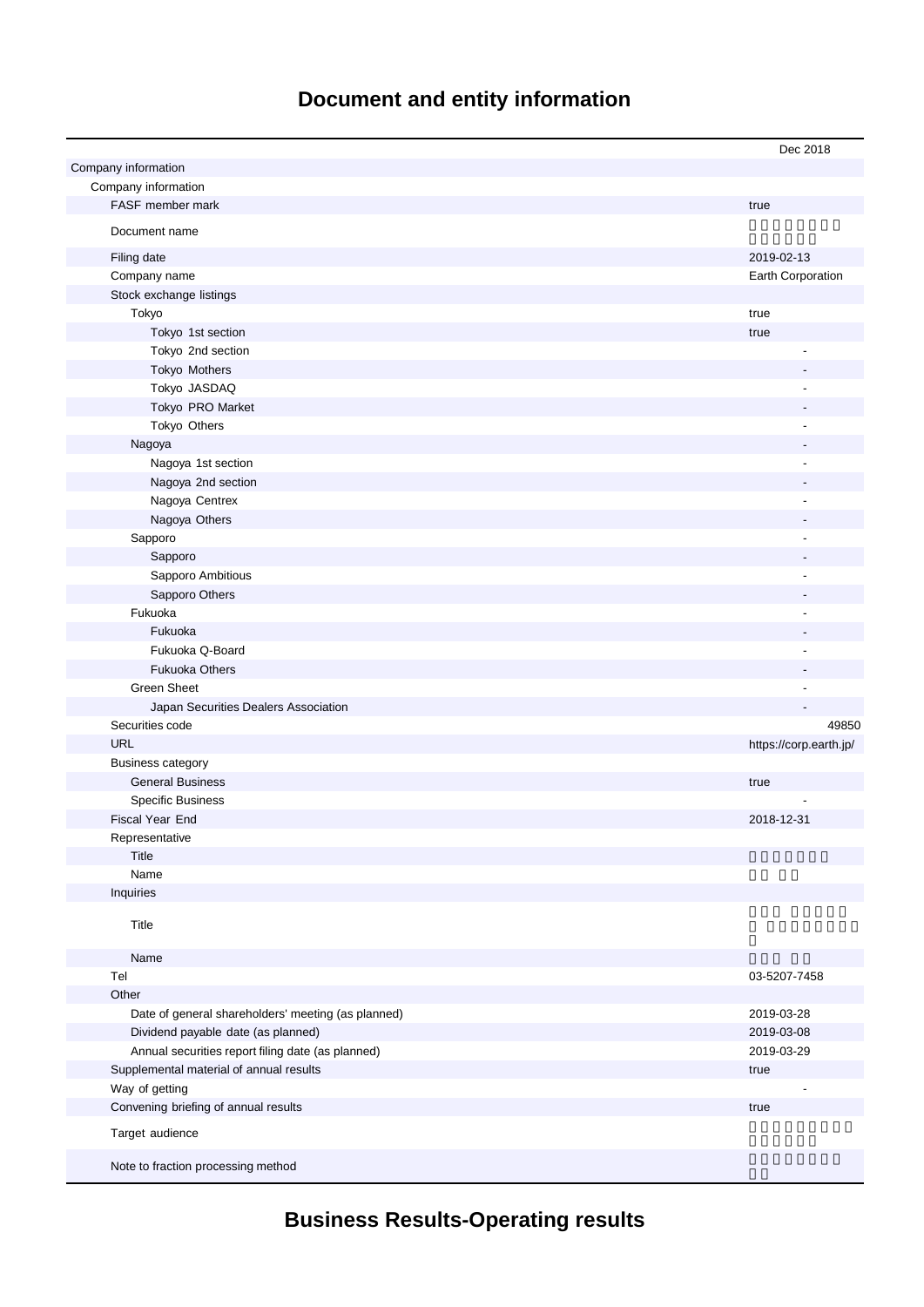|                                                    | Dec 2018 | Dec 2017 |
|----------------------------------------------------|----------|----------|
| Operating results                                  |          |          |
| Operating results                                  |          |          |
| Consolidated operating results                     |          |          |
| Consolidated income statements information         |          |          |
| Net sales                                          |          |          |
| Net sales                                          | 181,104  | 179,738  |
| % change                                           | 0.8      | 6.7      |
| Operating profit                                   |          |          |
| Operating profit                                   | 1,036    | 4,456    |
| % change                                           | $-76.7$  | $-19.7$  |
| Ordinary profit                                    |          |          |
| Ordinary profit                                    | 1,382    | 4,987    |
| % change                                           | $-72.3$  | $-16.8$  |
| Profit attributable to owners of parent            |          |          |
| Profit attributable to owners of parent            | $-142$   | 2,205    |
| % change                                           |          | $-34.5$  |
| Note to consolidated income statements information |          |          |
| Comprehensive income                               |          |          |
| Comprehensive income                               | $-2,635$ | 4,633    |
| Change in comprehensive income                     |          | 80.0     |
| Other consolidated operating results               |          |          |
| Basic earnings per share (Yen)                     | $-7.06$  | 109.20   |
| Diluted earnings per share (Yen)                   |          |          |
| Rate of return on equity (%)                       | $-0.3$   | 5.0      |
| Ordinary profit to total assets ratio (%)          | 1.2      | 4.4      |
| Operating profit to net sales ratio (%)            | 0.6      | 2.5      |
| Note to consolidated operating results             |          |          |
| Investment profit (loss) on equity method          |          |          |
| Note to operating results                          |          |          |

## **Business Results-Financial positions**

|                                          | (in millions of yens) |          |
|------------------------------------------|-----------------------|----------|
|                                          | Dec 2018              | Dec 2017 |
| <b>Financial positions</b>               |                       |          |
| Financial positions                      |                       |          |
| Consolidated financial positions         |                       |          |
| Total assets                             | 109,309               | 118,167  |
| Net assets                               | 44,372                | 50,529   |
| Capital adequacy ratio (%)               | 36.8                  | 38.0     |
| Net assets per share (Yen)               | 1,989.93              | 2,225.30 |
| Note to consolidated financial positions |                       |          |
| Owner's equity                           | 40,226                | 44,940   |
| Note to financial positions              | -                     |          |

### **Business Results-Cash flows**

(in millions of yens)

|                                      | Dec 2018 | Dec 2017  |
|--------------------------------------|----------|-----------|
| Cash flows                           |          |           |
| Cash flows                           |          |           |
| Consolidated cash flows              |          |           |
| Cash flows from operating activities | 369      | 9,175     |
| Cash flows from investing activities | $-1.515$ | $-13,995$ |
| Cash flows from financing activities | $-3,203$ | 3,262     |
| Cash and equivalents, end of period  | 6.044    | 10,453    |
| Note to consolidated cash flows      |          |           |
| Note to cash flows                   |          |           |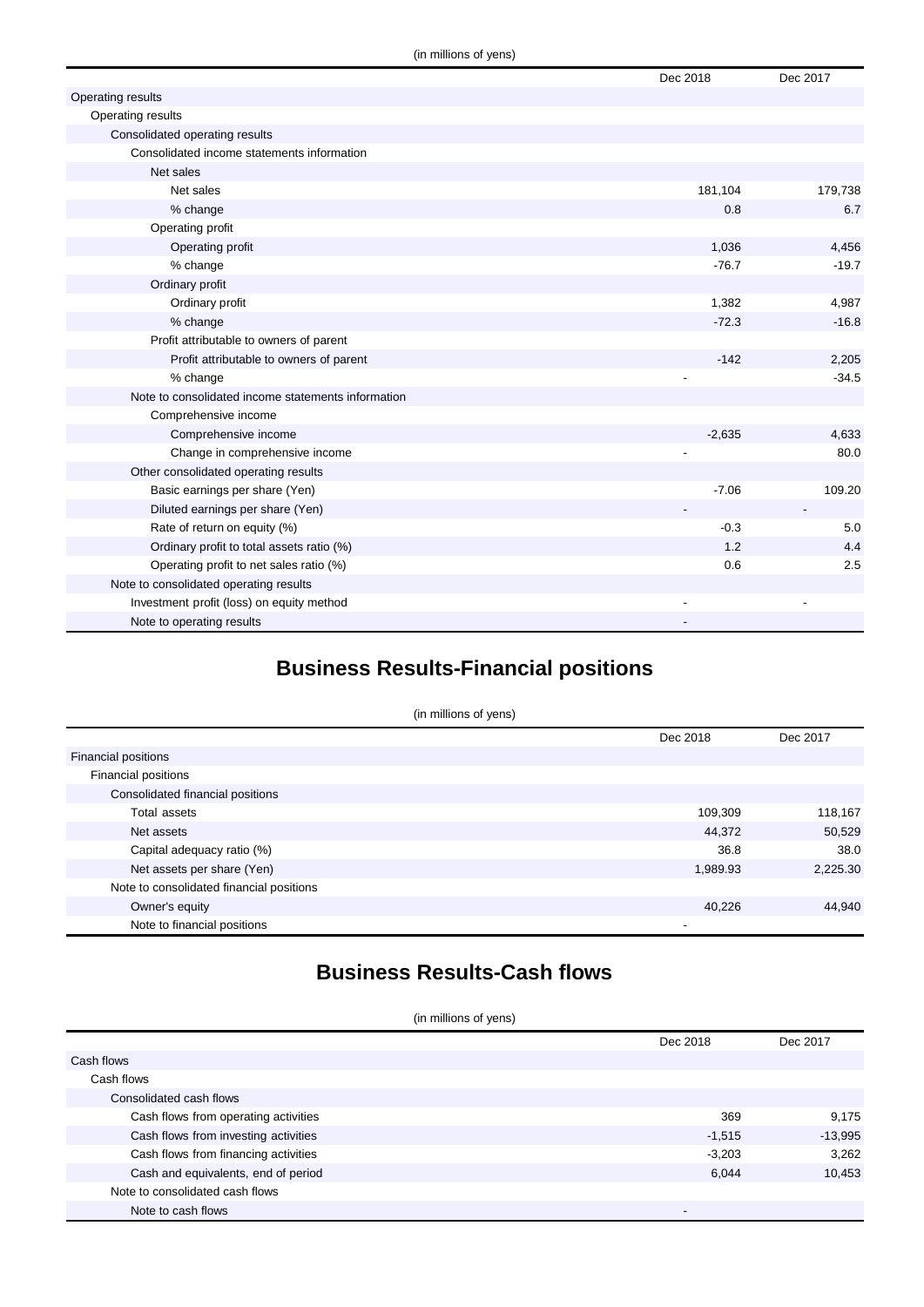|                                        | Dec 2018 |
|----------------------------------------|----------|
| Note to business results               |          |
| Note to business results               |          |
| Note to consolidated financial results |          |
| Note to consolidated financial results |          |

# **Dividends**

| (in millions of yens)                                           |                          |          |          |
|-----------------------------------------------------------------|--------------------------|----------|----------|
|                                                                 | Dec 2019                 | Dec 2018 | Dec 2017 |
| <b>Dividends</b>                                                |                          |          |          |
| Dividends                                                       |                          |          |          |
| <b>Dividends</b>                                                |                          |          |          |
| Dividend per share (Yen)                                        |                          |          |          |
| Dividend per share (Yen)                                        |                          |          |          |
| First quarter                                                   |                          |          |          |
| Result                                                          |                          |          |          |
| Forecast                                                        | $\overline{\phantom{a}}$ |          |          |
| Upper                                                           |                          |          |          |
| Lower                                                           |                          |          |          |
| Second quarter                                                  |                          |          |          |
| Result                                                          |                          | 0.00     | 0.00     |
| Forecast                                                        | 0.00                     |          |          |
| Upper                                                           |                          |          |          |
| Lower                                                           |                          |          |          |
| Third quarter                                                   |                          |          |          |
| Result                                                          |                          |          |          |
| Forecast                                                        | $\overline{\phantom{a}}$ |          |          |
| Upper                                                           |                          |          |          |
| Lower                                                           | $\overline{a}$           |          |          |
| Year end                                                        |                          |          |          |
| Result                                                          |                          | 115.00   | 115.00   |
| Forecast                                                        | 115.00                   |          |          |
| Upper                                                           |                          |          |          |
| Lower                                                           |                          |          |          |
| Annual                                                          |                          |          |          |
| Result                                                          |                          | 115.00   | 115.00   |
| Forecast                                                        | 115.00                   |          |          |
| Upper                                                           | ۰                        |          |          |
| Lower                                                           | $\overline{\phantom{a}}$ |          |          |
| Total dividend paid                                             |                          |          |          |
| Total dividend paid                                             |                          |          |          |
| Annual                                                          |                          |          |          |
| Result                                                          |                          | 2,324    | 2,322    |
| Payout ratio (consolidated)                                     |                          |          |          |
| Payout ratio (%)                                                |                          |          |          |
| Annual                                                          |                          |          |          |
| Result                                                          |                          |          | 105.3    |
| Forecast                                                        | 464.8                    |          |          |
| Ratio of total amount of dividends to net assets (consolidated) |                          |          |          |
| Ratio of total amount of dividends to net assets (%)            |                          |          |          |
| Annual                                                          |                          |          |          |
| Result                                                          |                          | $5.5\,$  | 5.3      |
| Note to dividends                                               |                          |          |          |
| Note to dividends                                               |                          |          |          |
| Annual                                                          |                          |          |          |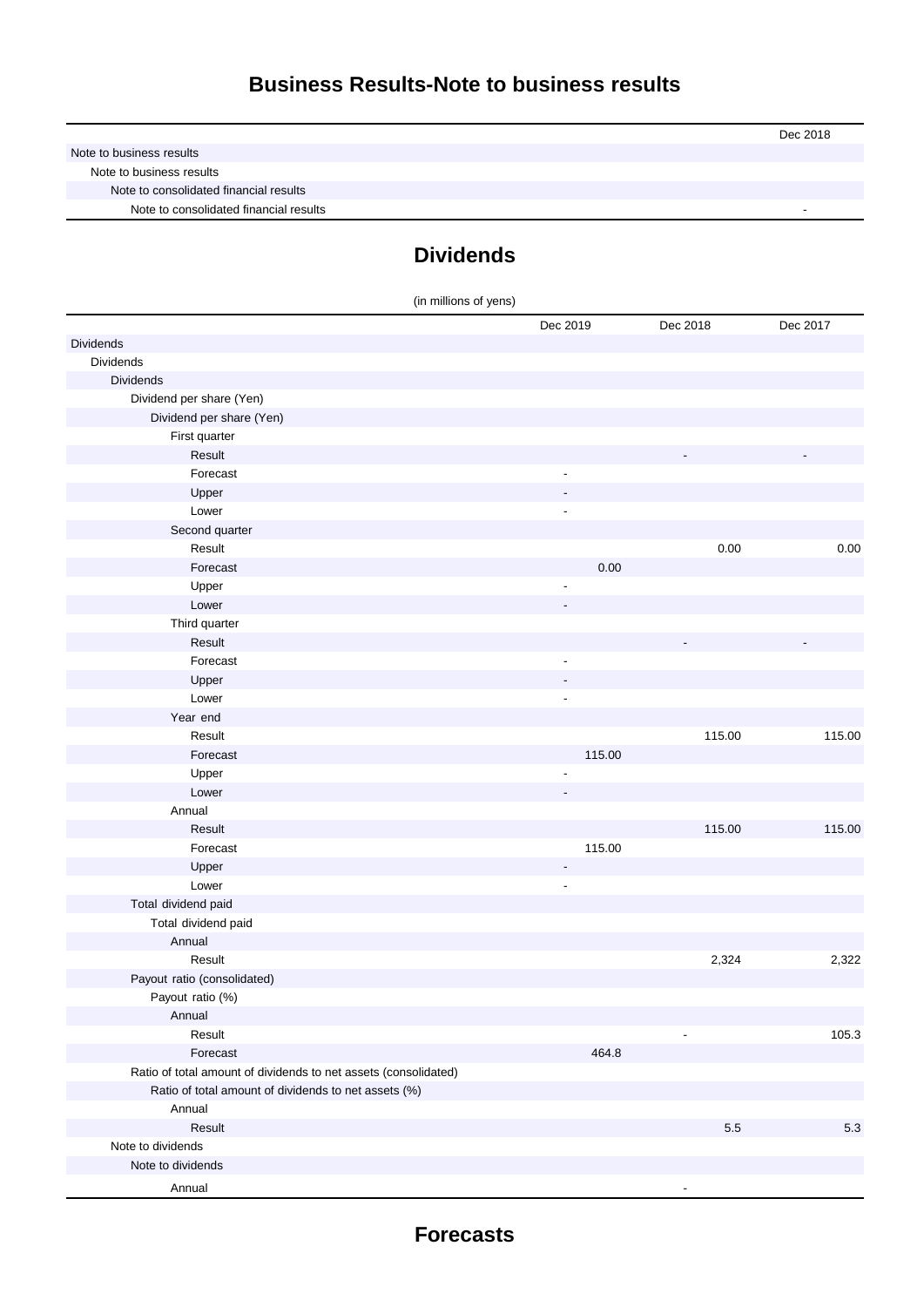(in millions of yens)

|                                         |    | Dec 2019                        | Jun 2019       |
|-----------------------------------------|----|---------------------------------|----------------|
| Forecasts                               |    |                                 |                |
| Forecasts                               |    |                                 |                |
|                                         | 3. | 31 12                           |                |
| Title for forecasts                     |    |                                 |                |
|                                         | 31 | 1<br>$\overline{1}$<br>31 12 31 |                |
| Preamble to consolidated forecasts      |    |                                 |                |
| Preamble to forecasts                   |    |                                 |                |
| Main table of consolidated forecasts    |    |                                 |                |
| Net sales                               |    |                                 |                |
| Net sales                               |    |                                 |                |
| Forecast                                |    | 188,000                         | 105,000        |
| Upper                                   |    |                                 |                |
| Lower                                   |    |                                 |                |
| % change                                |    |                                 |                |
| Forecast                                |    | $3.8\,$                         | 3.9            |
| Upper                                   |    | $\overline{\phantom{a}}$        | ÷,             |
| Lower                                   |    |                                 |                |
| Operating profit                        |    |                                 |                |
| Operating profit                        |    |                                 |                |
| Forecast                                |    | 2,400                           | 7,250          |
| Upper                                   |    |                                 | ٠              |
| Lower                                   |    | $\blacksquare$                  | $\overline{a}$ |
| % change                                |    |                                 |                |
| Forecast                                |    | 131.5                           | 11.6           |
| Upper                                   |    |                                 |                |
| Lower                                   |    | $\overline{\phantom{a}}$        | $\overline{a}$ |
| Ordinary profit                         |    |                                 |                |
| Ordinary profit                         |    |                                 |                |
| Forecast                                |    | 2,800                           | 7,450          |
| Upper                                   |    |                                 |                |
| Lower                                   |    |                                 |                |
| % change                                |    |                                 |                |
| Forecast                                |    | 102.5                           | 11.3           |
| Upper                                   |    |                                 |                |
| Lower                                   |    |                                 |                |
| Profit attributable to owners of parent |    |                                 |                |
| Profit attributable to owners of parent |    |                                 |                |
| Forecast                                |    | 500                             | 4,450          |
| Upper                                   |    |                                 |                |
| Lower                                   |    | $\overline{a}$                  | Ĭ.             |
| % change                                |    |                                 |                |
| Forecast                                |    |                                 | 10.0           |
| Upper                                   |    |                                 |                |
| Lower                                   |    |                                 |                |
| Basic earnings per share (Yen)          |    |                                 |                |
| Basic earnings per share (Yen)          |    |                                 |                |
| Forecast                                |    | 24.73                           | 220.13         |
| Upper                                   |    |                                 |                |
| Lower                                   |    |                                 |                |
| Note to consolidated forecasts          |    |                                 |                |
| Note to forecasts                       |    |                                 |                |

#### **Notes-Material changes in subsidiaries during this period changes in scope of consolidations resulting from change in subsidiaries**

Material changes in subsidiaries during this period (Changes in scope of consolidations resulting from change is subsidiaries)

Material changes in subsidiaries during this period (Changes in scope of consolidations resulting from change is subsidiaries)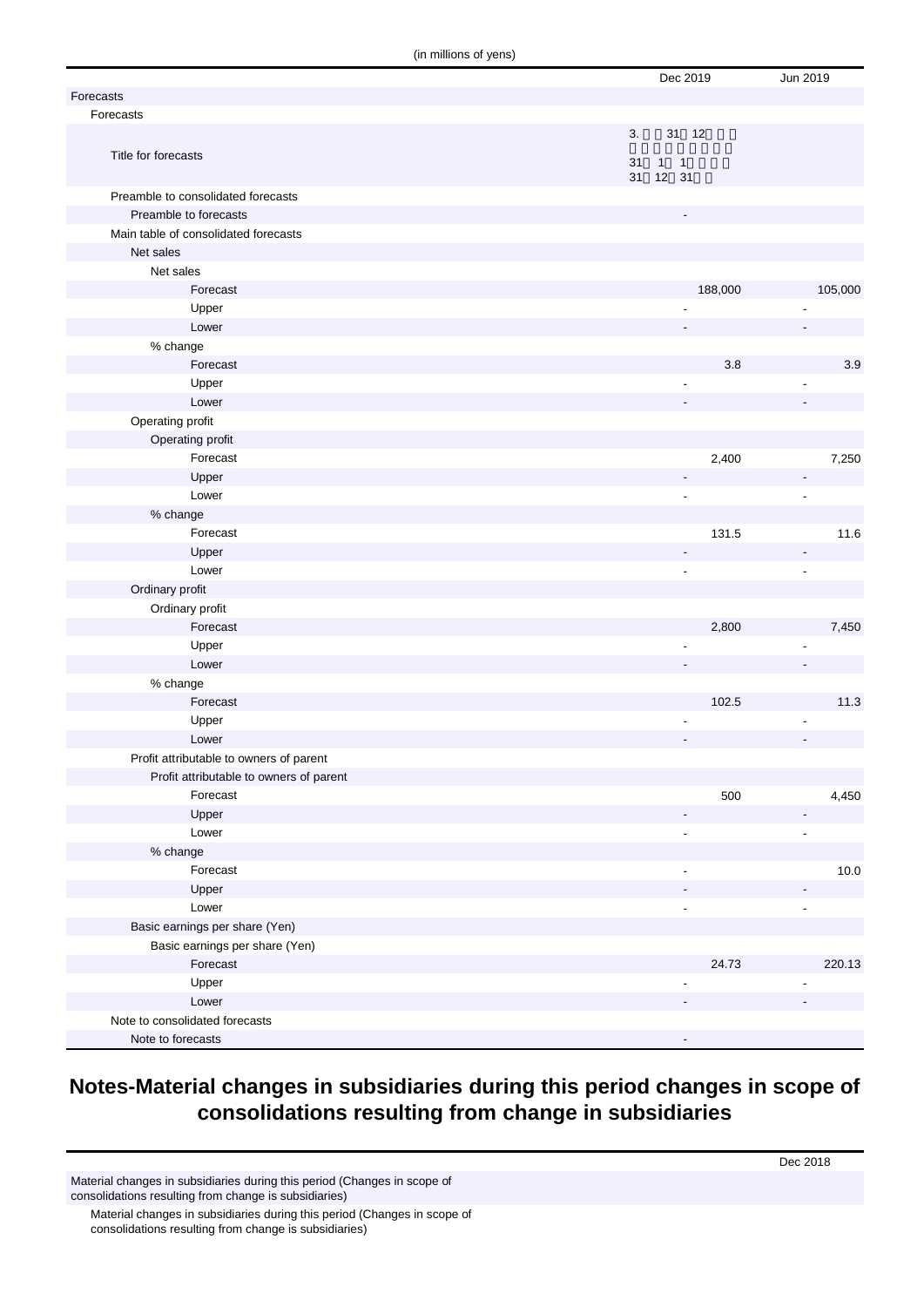| <b>Others</b>                                                                                                                     |  |
|-----------------------------------------------------------------------------------------------------------------------------------|--|
| Material changes in subsidiaries during this period (Changes in scope<br>of consolidations resulting from change is subsidiaries) |  |
| Material changes in subsidiaries during this period (Changes in<br>scope of consolidations resulting from change is subsidiaries) |  |
| Number of subsidiaries newly consolidated                                                                                         |  |
| Name of subsidiaries newly consolidated                                                                                           |  |
| Number of subsidiaries excluded from consolidation                                                                                |  |
| Name of subsidiaries excluded from consolidation                                                                                  |  |
| Note to material changes in subsidiaries during this period                                                                       |  |
| Note to material changes in subsidiaries during this period                                                                       |  |

#### **Notes-Changes in accounting policies and accounting estimates retrospective restatement**

|                                                                                               | Dec 2018 |
|-----------------------------------------------------------------------------------------------|----------|
| Changes in accounting policies and accounting estimates, retrospective<br>restatement         |          |
| Changes in accounting policies and accounting estimates, retrospective<br>restatement         |          |
| <b>Others</b>                                                                                 |          |
| Changes in accounting policies and accounting estimates,<br>retrospective restatement         |          |
| Changes in accounting policies based on revisions of accounting<br>standard                   |          |
| Changes in accounting policies other than ones based on<br>revisions of accounting standard   |          |
| Changes in accounting estimates                                                               |          |
| Retrospective restatement                                                                     |          |
| Note to changes in accounting policies and accounting estimates,<br>retrospective restatement |          |
| Note to changes in accounting policies and accounting estimates,<br>retrospective restatement |          |

## **Notes-Number of issued and outstanding shares common stock**

|                                                                                                 | Dec 2018   | Dec 2017   |
|-------------------------------------------------------------------------------------------------|------------|------------|
| Number of issued and outstanding shares (common stock)                                          |            |            |
| Number of issued and outstanding shares (common stock)                                          |            |            |
| <b>Others</b>                                                                                   |            |            |
| Number of issued and outstanding shares (common stock)                                          |            |            |
| Number of issued and outstanding shares at the end of fiscal year<br>(including treasury stock) | 20,220,000 | 20,200,000 |
| Number of treasury stock at the end of fiscal year                                              | 4.760      | 4.618      |
| Average number of shares                                                                        | 20,209,334 | 20,195,498 |
| Note to number of issued and outstanding shares (common stock)                                  |            |            |
| Note to number of issued and outstanding shares (common stock)                                  | $\,$       |            |

#### **Business Results-Overview of nonconsolidated operating results**

| (in millions of yens)                          |          |          |  |
|------------------------------------------------|----------|----------|--|
|                                                | Dec 2018 | Dec 2017 |  |
| Non-consolidated operating results             |          |          |  |
| Non-consolidated operating results             |          |          |  |
| Non-consolidated operating results             |          |          |  |
| Non-consolidated income statements information |          |          |  |
| Net sales                                      |          |          |  |
| Net sales                                      | 117,140  | 115,685  |  |
| % change                                       | 1.3      | 5.6      |  |
| Operating profit                               |          |          |  |
| Operating profit                               | 1,635    | 4,852    |  |
| % change                                       | $-66.3$  | 5.0      |  |
| Ordinary profit                                |          |          |  |